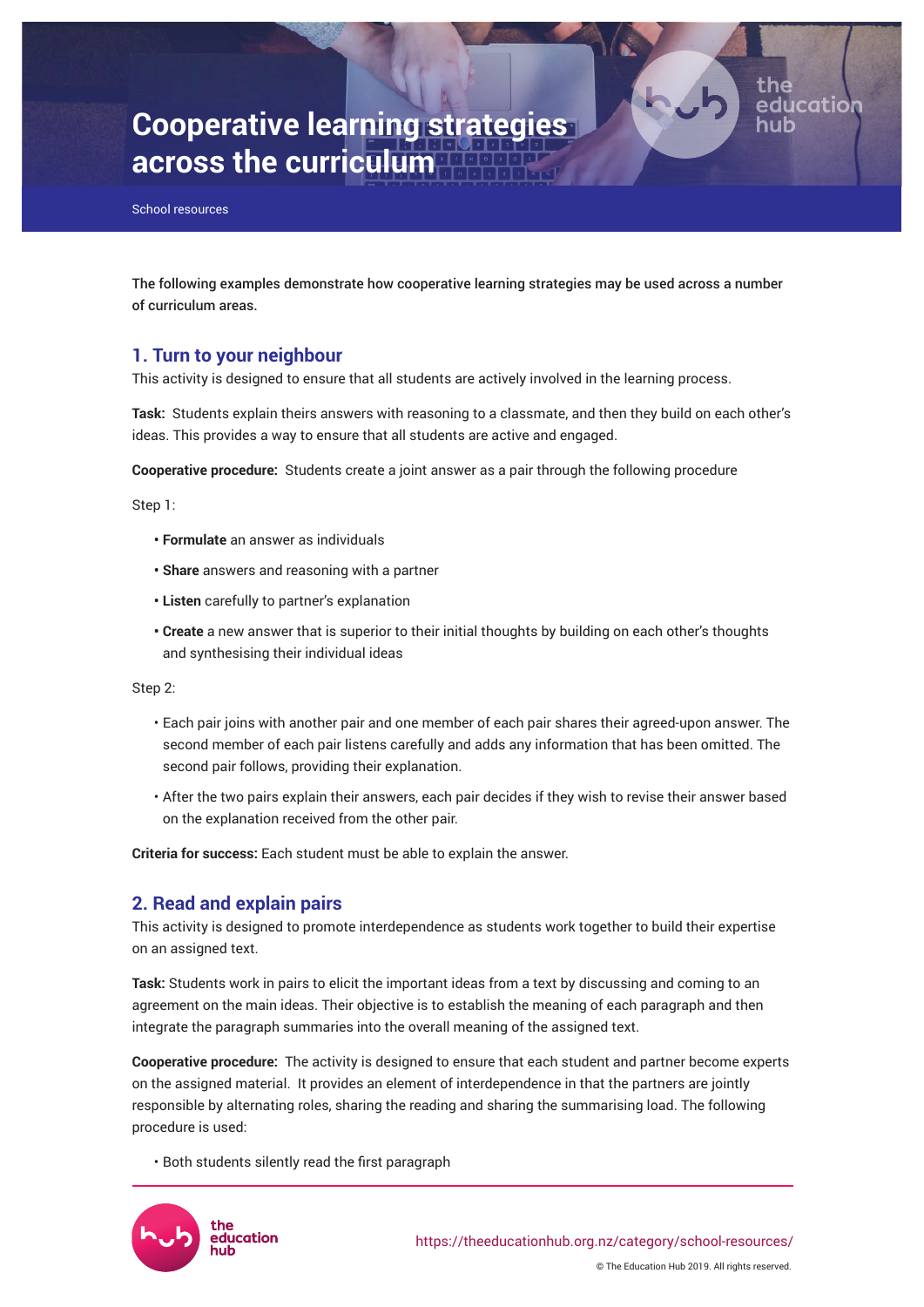- Student A summarises the content to Student B in 10 words or less, and then Student B assists in creating a summary sentence; when they agree on their summary sentence, Student B writes the sentence on the summary sheet
- The students identify the question that is answered in the paragraph (for example: How was penicillin discovered?)
- The students move on to the next paragraph and repeat the procedure, alternating between the reading and summarising roles
- After each paragraph is summarised, the students work together to establish the main ideas in the text
- When the summary is completed the students take turn in explaining to each other the main ideas

**Criteria for success:** Both members in each pair must be able to explain the meaning of the assigned material correctly.

# **3. Group brainstorming**

This process can help to ensure that all members in a group contribute to the process of collecting information.

**Task:** Students work in groups of four to gather information on a given topic, ensuring that all members of a group have the opportunity to contribute to the process. This activity provides the students the opportunity to record what they know and then to use this record as the basis for negotiating with group members.

## **Cooperative procedure:**

• Form participants into groups of four. Provide an A3 sheet featuring the diagram shown below or a piece of butcher's paper to each group, along with four different coloured pens or pencils. **Pose a question** or topic for the brainstorm. For example, you might ask, 'What are some various kinds of micro-organisms? Why is it important to know about them?'



• Explain that the outer spaces (quadrants) are for members to write their thoughts about the topic. Set a specific length of time (e.g., 5 minutes) for the groups to **brainstorm and record** information or thoughts.

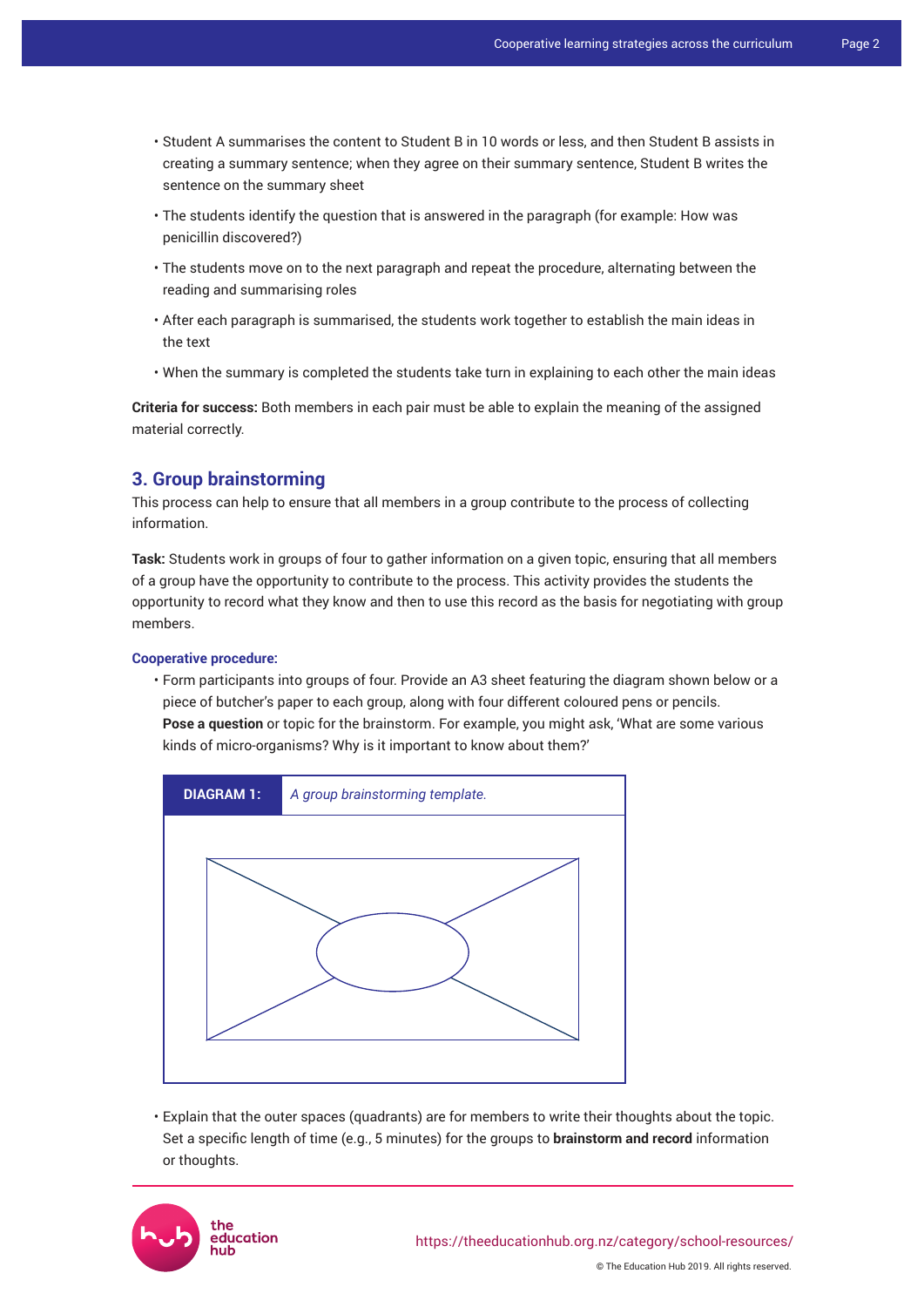- Ask the groups to **select the best ideas** for the inner oval. The nominated scribe records these. You might stipulate that there should be at least one idea from each member.
- One member from each group **reports to the whole class** and a master list of the points is made for the whole class.

**Criteria for success:** Groups are able to negotiate and agree on the key ideas associated with a topic. Each member of each group has contributed at least one idea.

## **4. Team word webbing**

This activity is designed to encourage the development and exchange of important concepts for learning.

**Task:** Students work in teams and create Word Webs or other similar tools such as Semantic Maps, Clustering, Chains, Spider Maps and Concept Maps in order to develop and share their understanding and knowledge of key concepts.

#### **Cooperative procedure:**

- Give each student a different coloured pen or marker and give each team one piece of butcher paper.
- Have the students write the topic in a rectangle in the centre. Ask the students to do a round of roundtable to **determine the core concepts**.
- Each student selects one of the sub-topics and writes various ideas that are associated with the sub-topic.
- As a group, the students examine various ideas to **see if links can be made** across categories.
- A nominated reporter in each group **reports on the links** made between the various sub-topics. Students are encouraged to **comment on the links** made.
- Finally, ask the groups to add additional links that were reported by other teams to their Word Web. These Word Webs can now be displayed and further links added as the topic is explored.

**Criteria for success:** Students understand the key concepts associated with the topic and can see and comment on links between them.